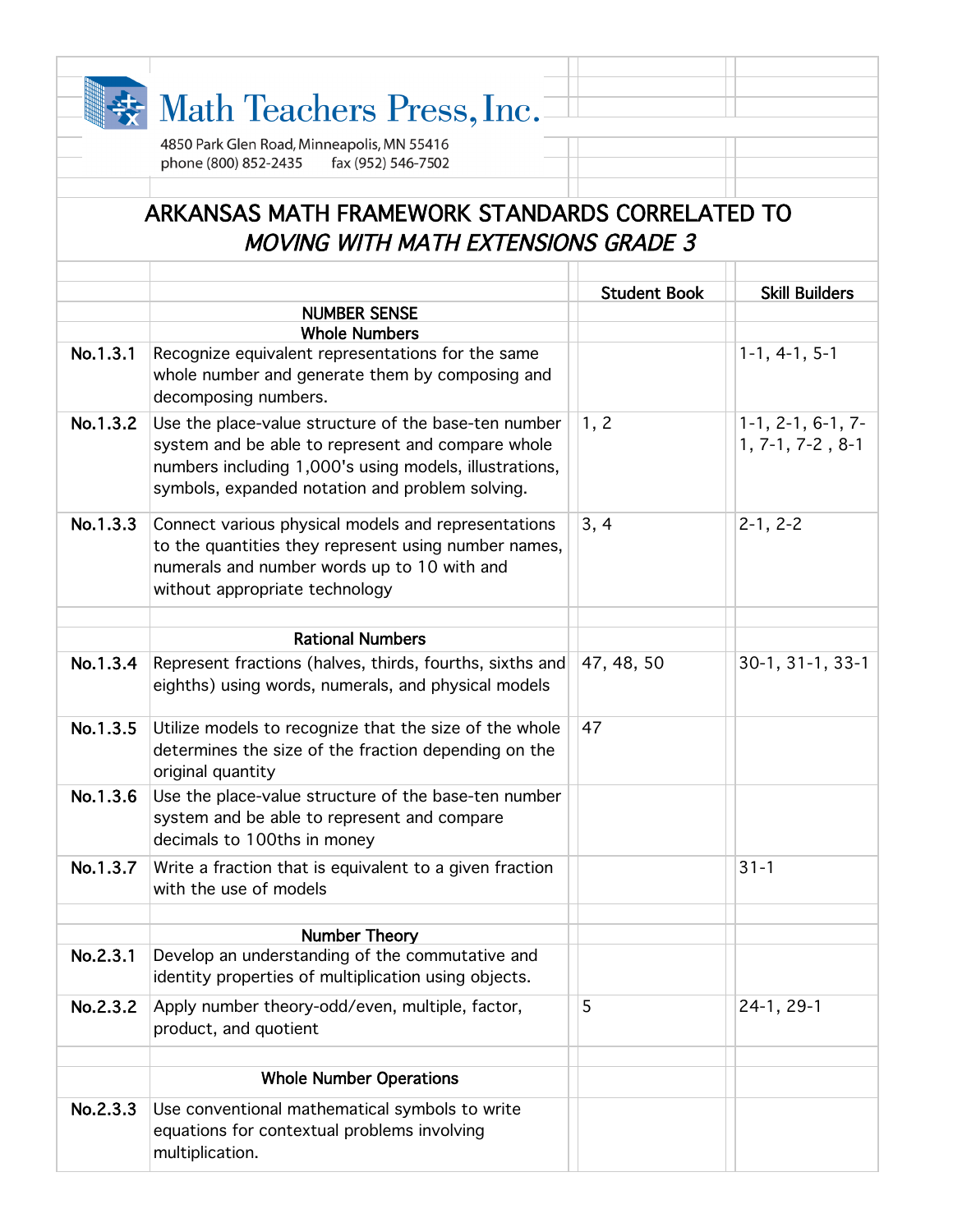|          |                                                                                                                                                                                                                                                                                                                                                                                       | <b>Student Book</b>              | <b>Skill Builders</b>                                                     |
|----------|---------------------------------------------------------------------------------------------------------------------------------------------------------------------------------------------------------------------------------------------------------------------------------------------------------------------------------------------------------------------------------------|----------------------------------|---------------------------------------------------------------------------|
| No.2.3.4 | Model, represent and explain division as measurement<br>and partitive division including equal groups related<br>rates, price rectangular arrays (area model)<br>combinations and multiplicative comparison                                                                                                                                                                           | 39-42, 44-46                     | $25-1, 25-2$                                                              |
|          | <b>Computational Fluency-Addition/Subtraction</b>                                                                                                                                                                                                                                                                                                                                     |                                  |                                                                           |
| No.3.3.1 | Demonstrate with and without appropriate                                                                                                                                                                                                                                                                                                                                              | 13-24, 26                        | 9-1, 9-2, 10-1 to                                                         |
|          | technology, computational fluency in multi-digit<br>addition and subtraction through 999 using<br>contextual problems--strategies for<br>adding/subtracting numbers/estimation of<br>sums/differences in appropriate situations and<br>relationships between operations.                                                                                                              |                                  | $10-5, 11-1, 12-1,$<br>13-1, 14-1, 15-1<br>to 15-6, 16-1, 17<br>$1, 19-1$ |
| No.3.3.2 | Develop, with and without appropriate technology,<br>fluency with basic number combinations for<br>multiplication and division facts                                                                                                                                                                                                                                                  | 27-30, 33, 39                    | 20-1, 20-2, 25-1                                                          |
| No.3.3.3 | Develop with and without appropriate technology<br>computational fluency in multiplication and division up<br>to 2-digit by 1-digit number contextual problems<br>using strategies for multiplying and dividing numbers/<br>performance of operations in more than one way/<br>estimation of products and quotients in appropriate<br>situations and relationships between operations | $27-29, 31, 32, 34$<br>38, 40-46 | $ 21-1, 22-1, 25-2,$<br>26-1 to 26-3, 48-<br>$1, 49-1$                    |
| No.3.3.4 | Solve simple problems using one operation involving<br>addition and subtraction using a variety of methods<br>and tools                                                                                                                                                                                                                                                               |                                  | $33-1, 33-2$                                                              |
|          | <b>Estimation</b>                                                                                                                                                                                                                                                                                                                                                                     |                                  |                                                                           |
| No.3.3.5 | Use estimation strategies to solve problems and<br>judge the reasonableness of the answer.                                                                                                                                                                                                                                                                                            | 24                               |                                                                           |
|          | <b>ALGEBRA</b>                                                                                                                                                                                                                                                                                                                                                                        |                                  |                                                                           |
|          | Recognize, Describe and Develop Patterns                                                                                                                                                                                                                                                                                                                                              |                                  |                                                                           |
| A.4.3.1  | Count forward and backward when given a number<br>less than or equal to 1000                                                                                                                                                                                                                                                                                                          |                                  | $3-1,$                                                                    |
| A.4.3.2  | Relate skip-counting patterns to multiplication                                                                                                                                                                                                                                                                                                                                       | 30, 33, 41                       |                                                                           |
| A.4.3.3  | Identify a number that is more or less than any whole<br>number up to 1000 using multiples of 10 and/or 100                                                                                                                                                                                                                                                                           |                                  | $3-1,$                                                                    |
| A.4.3.4  | Use repeating and growing numeric or geometric<br>patterns to solve problems                                                                                                                                                                                                                                                                                                          | 5                                | $3-1,$                                                                    |
| A.4.3.5  | Patterns, Relationships and Functions<br>Determine the relationship between sets of numbers<br>by selecting the rule (1-step rule in words).                                                                                                                                                                                                                                          | 5, 49                            |                                                                           |
|          | Expressions, equations and Inequalities                                                                                                                                                                                                                                                                                                                                               |                                  |                                                                           |
|          |                                                                                                                                                                                                                                                                                                                                                                                       |                                  |                                                                           |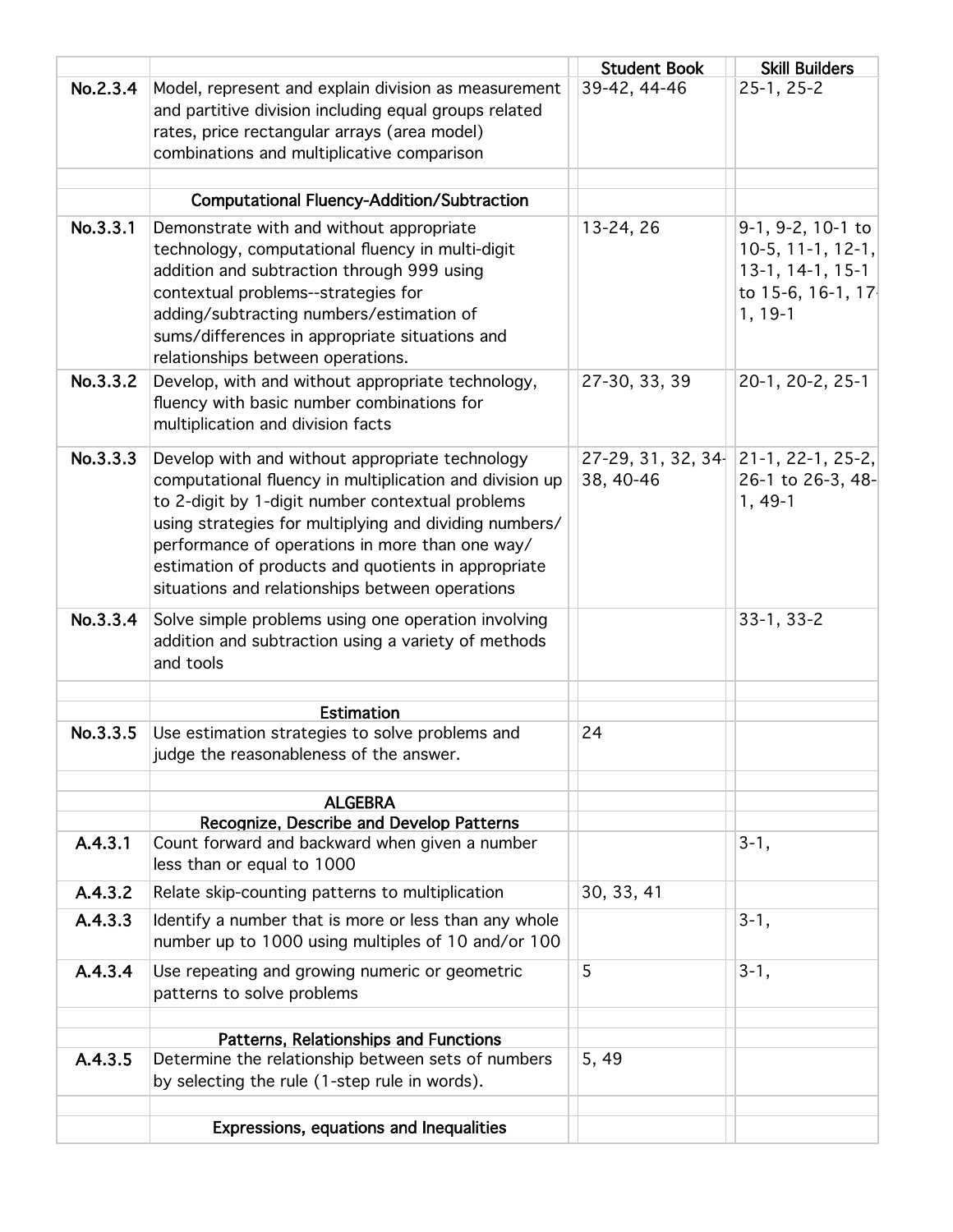|          |                                                                                                                                                                                   | <b>Student Book</b> | <b>Skill Builders</b> |
|----------|-----------------------------------------------------------------------------------------------------------------------------------------------------------------------------------|---------------------|-----------------------|
| A.5.3.1  | Select and/or write number sentences (equations) to<br>find the unknown in problem-solving contexts<br>involving 2-digt times 1-digit multiplication using<br>appropriate labels. |                     |                       |
| A.5.3.2  | Express mathematical relationships using equalities<br>and inequalities                                                                                                           | 49                  |                       |
| A.5.3.3  | Use a symbol to represent an unknown quantity in a<br>number sentence involving contextual situations and<br>find the value                                                       |                     |                       |
|          | <b>Algebraic Models and Relationships</b>                                                                                                                                         |                     |                       |
| A.6.3.1  | Complete a chart or table to organize given<br>information and to understand relationships and<br>explain the results                                                             |                     |                       |
|          | <b>Analyze Change</b>                                                                                                                                                             |                     |                       |
| A.7.3.1  | Identify change over time                                                                                                                                                         |                     |                       |
|          |                                                                                                                                                                                   |                     |                       |
|          | <b>GEOMETRY</b>                                                                                                                                                                   |                     |                       |
|          | Characteristics/Properties 3-D/2-D/1-D                                                                                                                                            |                     |                       |
| G.8.3.1  | Compare, contrast and build 3-D solids by<br>investigating the number of faces, edges and vertices<br>on models                                                                   | 57                  | $40-1$                |
| G.8.3.2  | Identify regular polygons with at least 4 sides<br>(square, pentagon, hexagon and octagon)                                                                                        |                     | $39-1$                |
| G.8.3.3  | Identify and draw a line, line segment and ray using<br>appropriate labels                                                                                                        | 51, 52              | 35-1, 35-2, 36-1      |
| G.8.3.4  | Identify and draw intersecting and parallel lines                                                                                                                                 | 53, 54              | $37 - 1$              |
|          | <b>Symmetry and Transformations</b>                                                                                                                                               |                     |                       |
| G.9.3.1  | Draw 1 or more lines of symmetry in a polygon                                                                                                                                     | 55                  | $38-1$                |
| G.9.3.2  | Describe the motion of a 2D figure as a flip, slide or<br>turn.                                                                                                                   |                     |                       |
|          | <b>Coordinate Geometry</b>                                                                                                                                                        |                     |                       |
| G.10.3.1 | Locate and identify points on a coordinate grid and<br>name the ordered pair (quadrant one only) using<br>common language and geometric vocabulary<br>(horizontal and vertical)   | 56                  |                       |
|          | <b>Spatial Visualization and Models</b>                                                                                                                                           |                     |                       |
| G.11.3.1 | Replicate a 3D model composed of cubes when given<br>a physical model                                                                                                             |                     |                       |
| G.11.3.2 | Determine which new figure will be formed by<br>combining and subdividing models of existing figures                                                                              |                     |                       |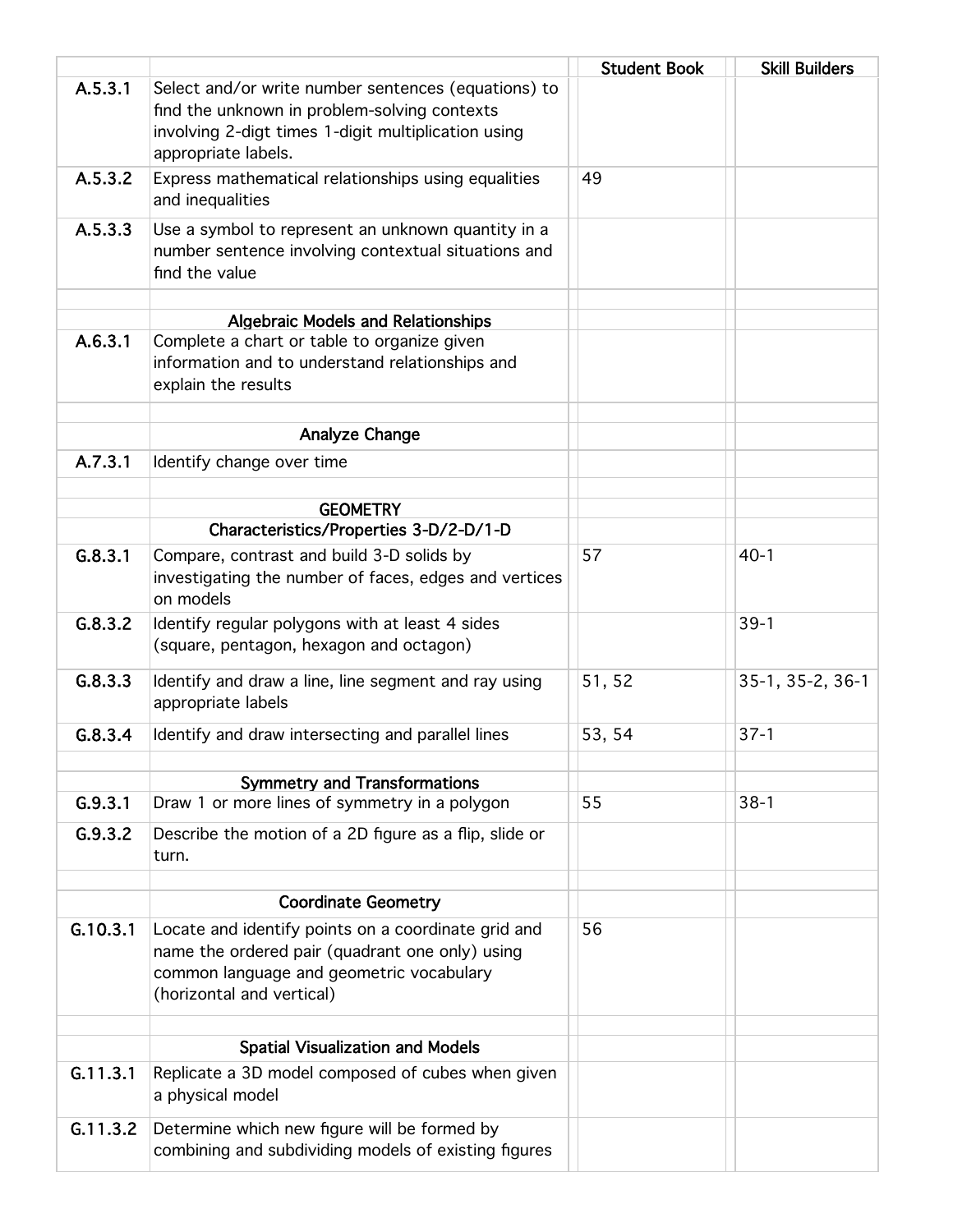|           |                                                                  | <b>Student Book</b> | <b>Skill Builders</b> |
|-----------|------------------------------------------------------------------|---------------------|-----------------------|
|           | <b>MEASUREMENT</b>                                               |                     |                       |
|           | <b>Physical Attribute</b>                                        |                     |                       |
|           | Clock/Money/Temperature/Calendar                                 |                     |                       |
| M.12.3.1  | Determine the number of days in a month, days in a               |                     | $42 - 1$              |
|           | year and identify the number of weeks in a year                  |                     |                       |
| M.12.3.2  | Recognize that 60 minutes equals 1 hours and that a              | 58                  | $41 - 1$              |
|           | day is divided into A.M. and P.M.                                |                     |                       |
| M.12.3.3  | Distinguish the temperature in contextual problems               |                     | $42 - 2$              |
|           | using the Fahrenheit scale on a thermometer                      |                     |                       |
| M.12.3.4  | Demonstrate the relationship among different                     |                     |                       |
|           | standard units-length/capacity/weight                            |                     |                       |
| M.12.3.5  | Create and complete a conversion table to show                   |                     | $45 - 1$              |
|           | relationships between units of measurement in the                |                     |                       |
|           | same system                                                      |                     |                       |
|           |                                                                  |                     |                       |
|           | <b>Tools and Attributes</b>                                      |                     |                       |
| M.13.3.1  | Use a calendar to determine elapsed time from month              |                     | $42 - 1$              |
|           | to month                                                         |                     |                       |
| M.13.3.2  | Tell time to the nearest 1-minute intervals                      |                     |                       |
| M.13.3.3  | Express time to the half hour and quarter hours using            | 58                  | $41 - 1$              |
|           | the terms half-past, quarter past quarter after and              |                     |                       |
|           | quarter until                                                    |                     |                       |
| M.13.3.4  | Determine elapsed time to contextual situations                  |                     |                       |
| M.13.3.5  | Determine the value of money up to \$10                          | 63                  | $47 - 1$              |
| M.13.3.6  | Apply money concepts in contextual situations up to              |                     |                       |
|           | \$1000                                                           |                     |                       |
| M.13.3.7  | Read temperature on Fahrenheit and Celsius scales in             |                     | 42-2                  |
|           | intervals of 2 and 5                                             |                     |                       |
| M.13.3.8  | Use appropriate customary measurement tools for                  | 59,60               | 42-2, 43-1, 44-1,     |
|           | length, capacity and mass                                        |                     | 44-2, 45-1            |
| M.13.3.9  | Estimate and measure length, capacity/column and                 |                     |                       |
|           | mass using appropriate customary units                           |                     |                       |
|           |                                                                  |                     |                       |
|           | Perimeter                                                        |                     |                       |
|           | M.13.3.10 Find the perimeter of a figure by measuring the length | 61                  | $46 - 1$              |
|           | of the sides                                                     |                     |                       |
|           |                                                                  |                     |                       |
| M.13.3.11 | Area<br>Find the area of any region counting squares and half    | 62                  |                       |
|           | squares                                                          |                     |                       |
|           | <b>Applications</b>                                              |                     |                       |
|           | M.13.3.12 Develop strategies to find the volume (cubic units) of |                     |                       |
|           | rectangular prisms and cubes using models                        |                     |                       |
|           |                                                                  |                     |                       |